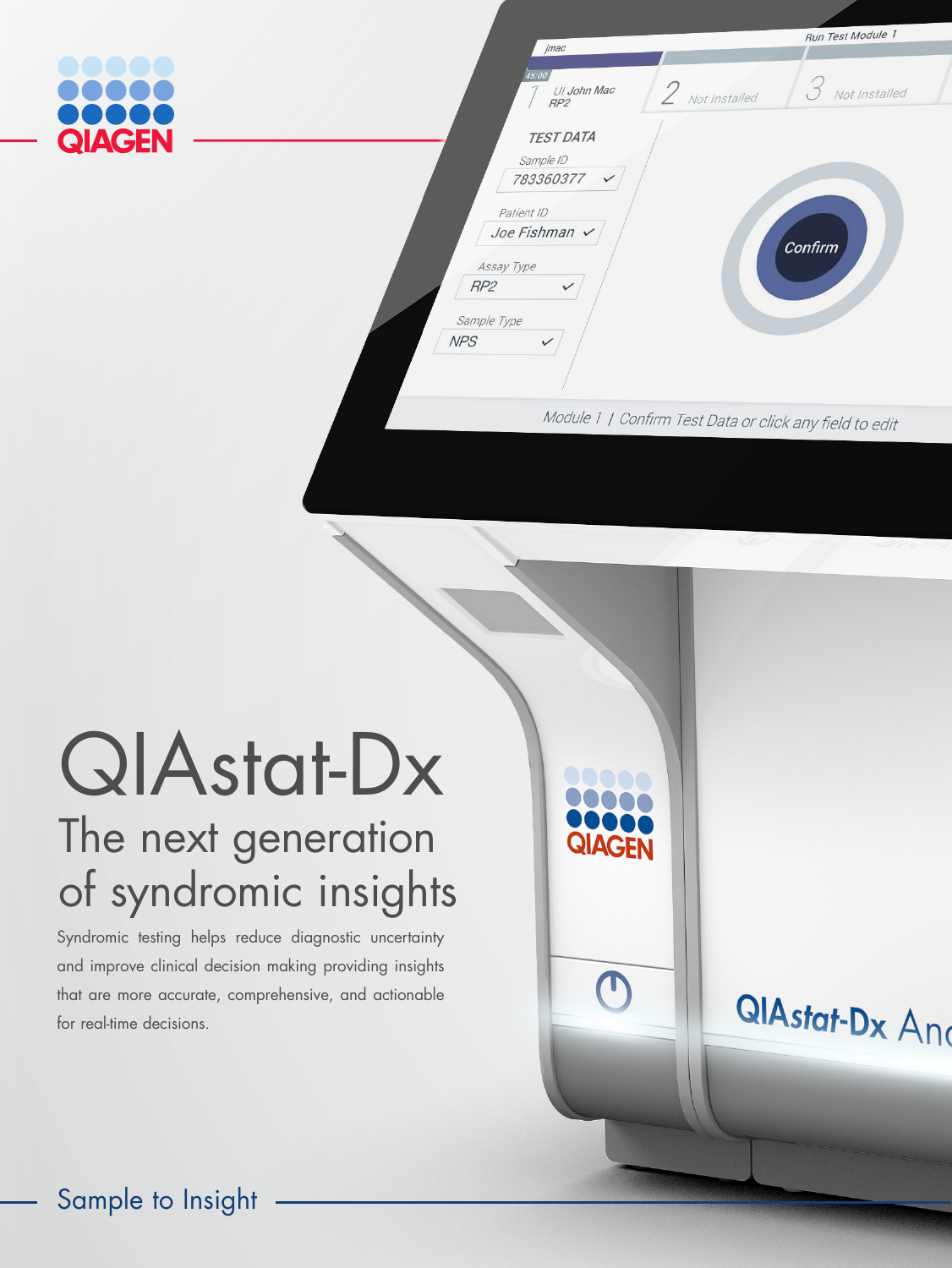## The power of syndromic testing

QIAstat-Dx (DiagCORE®) is the next generation of syndromic insights you have been wa Powered by proven QIAGEN sample and assay technologies, you can now confidently



## QIAstat-Dx Analyzer

The QIAstat-Dx (DiagCORE) Analyzer is a modular and scalable system designed to work in any clinical setting. The system runs application cartridges on demand from predefined assay protocols, via displayed step-by-step instructions, offering an intuitive and safe user experience.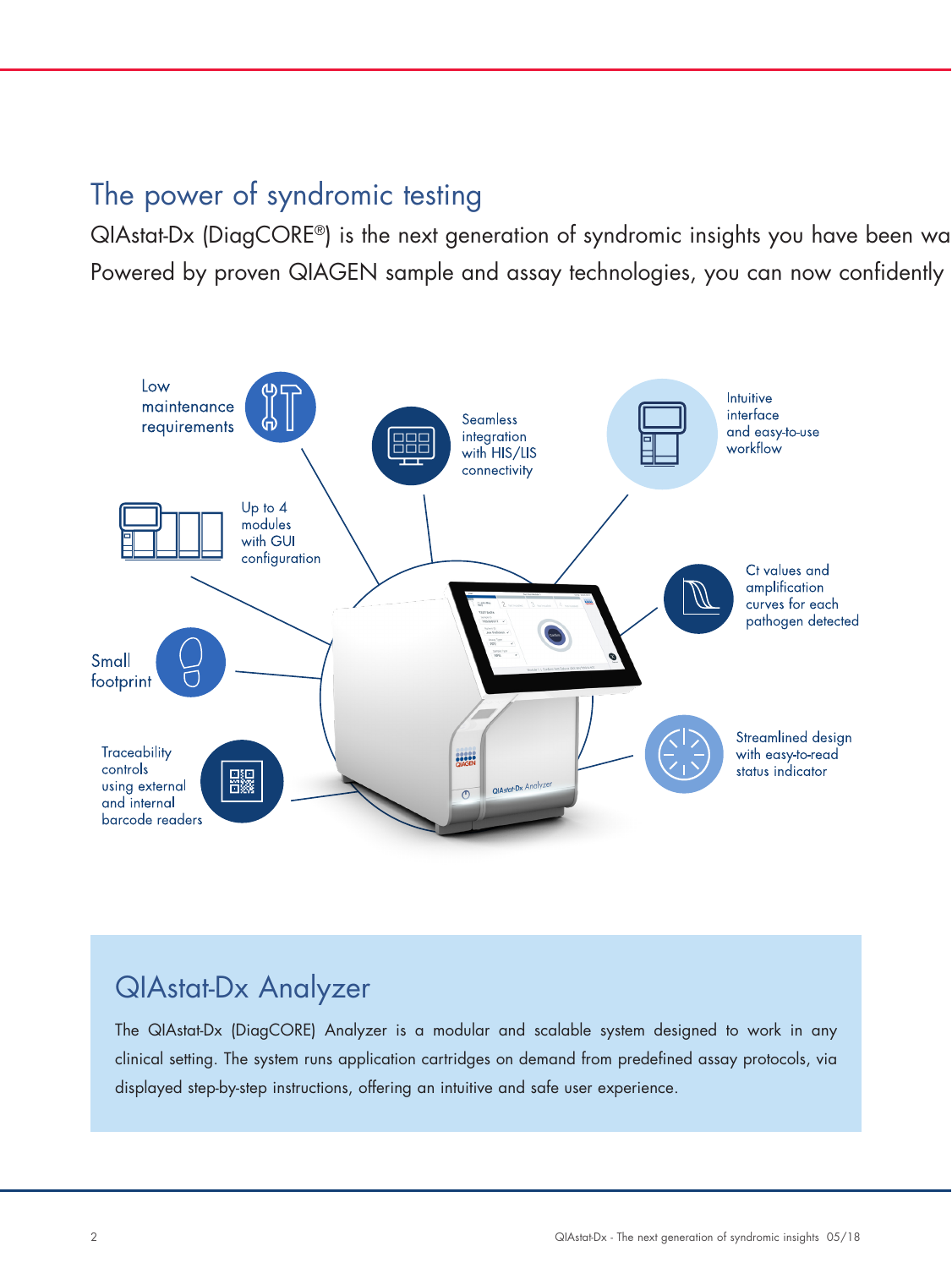#### iting for.

provide clinical insights to patients with the highest level of versatility.



## QIAstat-Dx Cartridge

Preparing the QIAstat-Dx (DiagCORE) cartridge using dry swab or liquid transfer is efficient and fast. After less than a minute of hands-on prep time, insert it in the QIAstat-Dx (DiagCORE) analyzer for comprehensive results in about an hour.